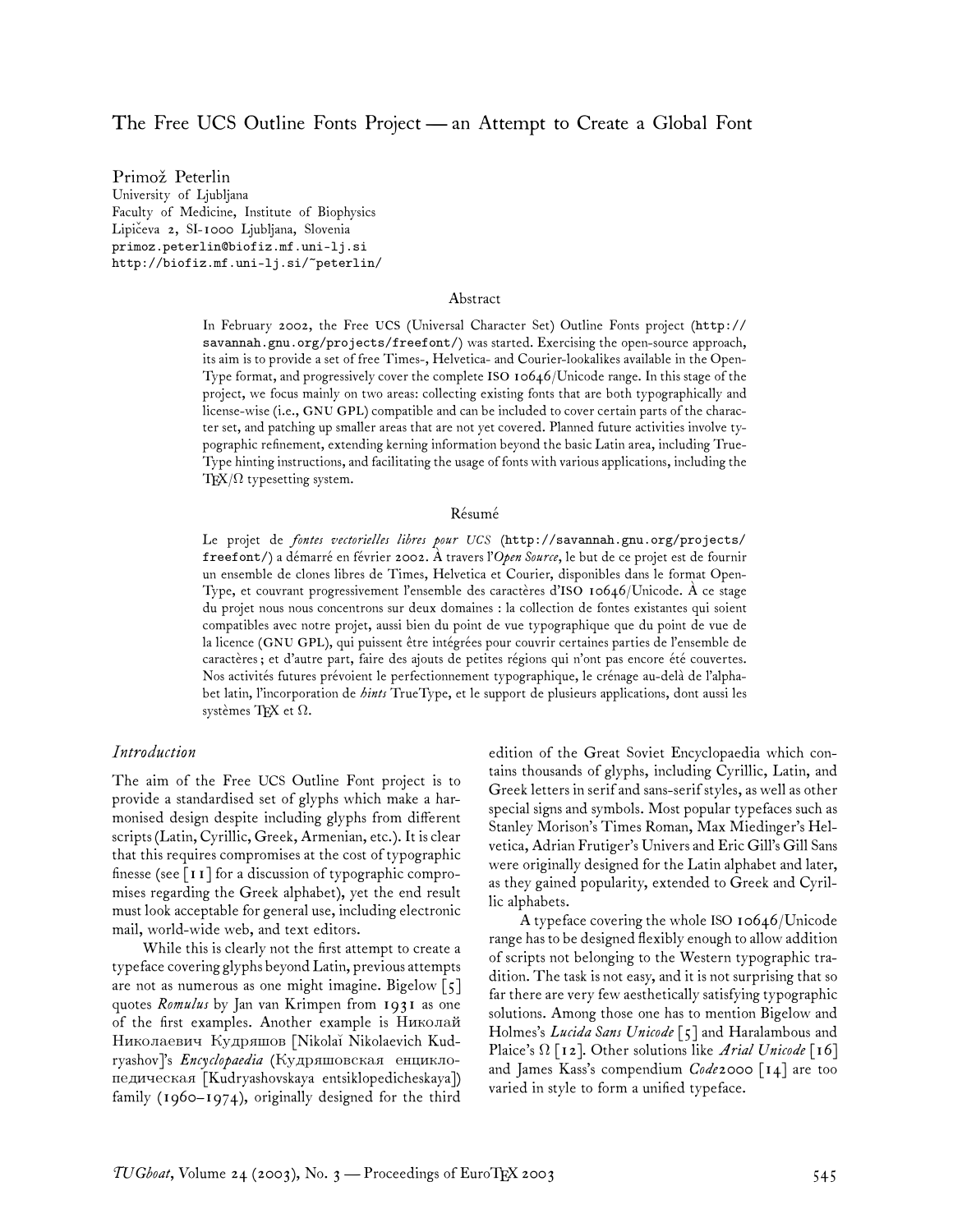# *Design issues*

*Historical and cultural context.* It is clear that a typeface aiming to cover "all the scripts of the world" can not rely on historical styles (e.g., Renaissance, Baroque, etc.) known from Western typography, as most of the world has not experienced these periods in the evolution of typography. Trying to extend them to non-European scripts $^{\mathrm{r}}$  is as inappropriate as, say, trying to design a Latin alphabet in Kufi style.

Even the apparently logical division into seriffed and sans-serif typefaces is eurocentric. To see why, one only has to think of the origin of Latin capital letters. Serifs are an invention of Roman stone-carvers— a smaller stroke perpendicular to the main stroke was added to provide a uniform smooth finishing of the stroke. Here, the visual effect followed the available technology. The modulated stroke— another ancient Roman typographic invention— is an opposite example, where the technology followed the visual effect  $\lceil 13 \rceil$ . The need to strengthen vertical strokes arose once the Romans started to erect monuments of monumental proportions, where the inscriptions were no longer in the eye-height. While the rain took away the paint from the vertical strokes, dirt and dust accumulated in the horizontal strokes, which thus appeared optically heavier. *Physical* broadening of vertical strokes was introduced as a compensation, in order for the horizontal and vertical strokes to look *optically* equivalent. The Roman technological innovations survived for 2 000 years in European typography. However, in countries where the letters were painted with brush onto silk or carved with a needle onto a palm leaf rather than carved into the stone with mallet and chisel, such typographic development never happened.

Similar concerns about eurocentrism are valid for differing the upright and the italic forms, or for that matter, even between *majuscules* and *minuscules*, capital and small letters. Even differing between upright and slanted forms is questionable, as slanted forms make no sense in, say, most native Asian scripts.

The least questionable seems to be the differences based on the weight of the typefaces, which appears to be almost universal. The only exception known to the author is Ethiopic,<sup>2</sup> where the words were traditionally emphasised by printing them in another colour (red in religious texts, blue in imperial decrees) or by underlining them or enclosing them in ovals.

*Legibility.* A typeface which includes non-Latin scripts offers an opportunity for exploring the "universal" parameters of legibility. While there has been a wealth of publication on legibility centred on Latin script [20, 22, 9, 15], exploring the factors like weight, serif vs. sansserif faces, x-height, capitalisation etc., it is clear that such differences are minor compared to the differences in shape between Latin and, say, Hebrew, Arabic, Devanagari or Tamil, which nevertheless provide roughly the same level of legibility. Lacking comparative cross-script studies, the experiments in legibility remain in the realm of the typographer's intuition. On the brighter side, making multi-script typefaces available, albeit not perfect, is a step towards the world where such cross-cultural studies will be easier to achieve.

## *Methodology*

The basic idea behind the free UCS outline fonts project was to collect various available free outline fonts, covering single national scripts, and to compile them into a large font using the ISO 10646/Unicode coded character set [21], taking into consideration typographic and legal compatibility, and filling in the missing areas on the way. The whole development was planned to be carried in the open-source manner, with many developers using a central repository.

The general requirement for technical realisation was that typefaces need to be available as scalable vector fonts. The actual technical realisation (PostScript Type 1 [1] uses cubic Bézier splines, while TrueType [3] uses quadratic ones) was considered secondary, because at least in principle it is possible to transform the fonts from one form to another. In reality, though, no known transformations is completely lossless — kerning and hints are usually the most volatile.

*Licenses of used sources.* We anticipated that our result will contain glyphs from many different sources. Thus, special attention was given to the license under which a font is released. The license we looked for should allow redistribution, modification and distribution of modified font files. Many free and open-source licenses fulfil this requirement. As the URW++ core PostScript fonts, the  $\Omega$ -Serif and some other major sources were released under the GNU General Public License [10], we adopted it for our project as well. The license itself is suited for programs rather than typefaces and its application to fonts may be legally dubious, even though, say, PostScript Type 1 fonts are perfectly legal programs written in Post-Script. We were not able to find any license in the same spirit pertaining specifically to fonts, though. It may be worth seeing the final license of the Bitstream Vera fonts, which were announced in January 2003 to be soon available under a license in the open-source spirit.

We thus limited our search to fonts which were not only typographically compatible, but also specifically released under the GNU GPL. In some cases, where

<sup>1.</sup> Even though historical styles differ throughout Europe, Europe is nevertheless treated here as a historical and cultural unity when contrasted with the rest of the world.

<sup>2.</sup> Daniel Yacob, personal communication.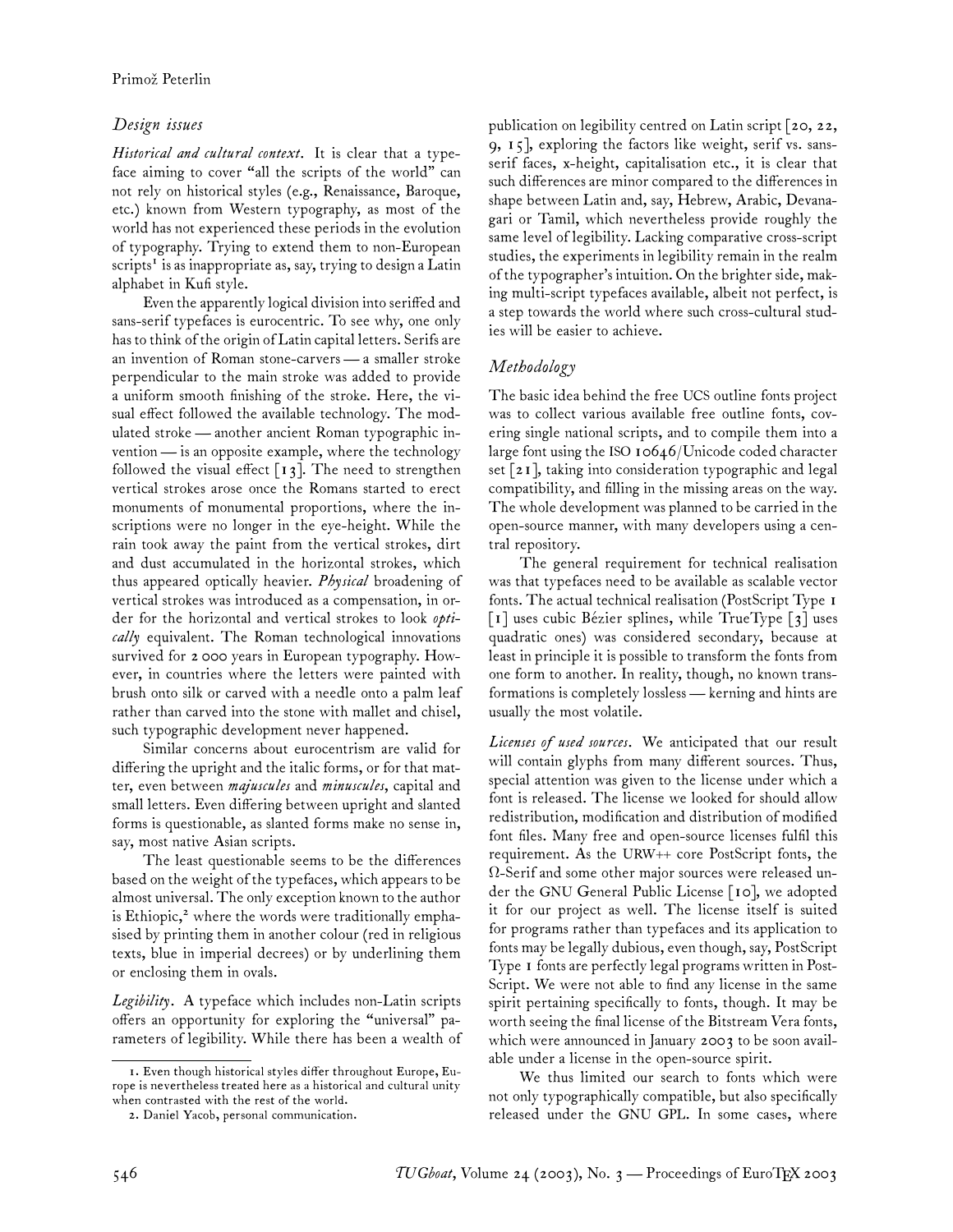the fonts were released under less clearly defined terms ("free", "public domain" etc.), we contacted the authors and asked for permission to use their work under the terms of the GNU GPL. Most authors agreed, and while none disagreed, some of the emails remained unanswered. In such cases we were unable to confirm whether the recipient received our email at all. These fonts still wait to be included in the free UCS outline font collection.

*Choice of typefaces.* Even though Bigelow and Holmes claim that their primary reason for choosing a sans-serif font is because it carries least historical and cultural associations  $\lceil 5, p. \text{ Ioo3} \rceil$ , and despite the expressed concerns about eurocentrism, we decided to develop in parallel three different families, modelled after Times Roman, Helvetica and Courier, and specifically derived from URW++ typefaces Nimbus Roman No. 9, Nimbus Sans and Nimbus Mono. Reflecting the nature of the project, we dubbed them as Free Serif, Free Sans and Free Mono.

Aside from covering three different letterforms one monospaced and two proportional, one with modulated strokes and another with unmodulated strokes the primary reason for choosing these three typefaces was their ubiquity. Since they have been extremely popular for many decades, and present in the desktop publishing world-wide for over twenty years, they inspired numerous local designs around the world, where non-Latin glyphs were designed specifically to blend with one of the above-named typefaces. While we realise that many of these designs introduce typographic practice alien to a traditional local design, we also recognise that the designs done by native speakers reflect the local typographic knowledge and its evolving typographic rules.

*Tools.* While we paid special attention to the licensing of the used sources, no particular attention was given to the licensing issues of the tools used, as the font tools generally don't imply the licenses under which the fonts are released. Still, we ended up using exclusively opensourced tools. The choice was clearly influenced by the fact that most participants of the project use Linux, and while none of the numerous popular font editors from other platforms have been ported to this platform, we have some excellent free tools available.

PfaEdit Without George Williams's excellent font editor PfaEdit,<sup>3</sup> this project would not have been possible at all. PfaEdit is a visual font editor that allows copying and modifying glyphs and most other things expected from a font editor, reads and writes most popular outline font formats, and has proved to be stable enough to allow working on large glyph sets. Even though the program was mature enough to be used as a tool back in late 2001, the pace of its development has not diminished over the past year, and its author is very responsive to bug reports.

Choosing PfaEdit as our main tool also influenced the decision of the native font format used in the free UCS outline fonts project. Since we use a CVS repository for the bookkeeping of font additions and modifications, we were looking for a format suitable to differential changes. A format was considered suitable if local changes in typeface design remained localised in the font file rather than propagating themselves across the file. This requirement ruled out compiled binary formats, as well as Post-Script Type 1 eexec encoding. PfaEdit's native format SFD, similar to Adobe's BDF format in its structure, proved to be a suitable choice. The fonts are thus archived in the SFD format, and PfaEdit is used to create fonts in other outline formats.

PfaEdit's only major drawback may be its weak support for TrueType instructions or "hints". Since TrueType is not the native format used by the free UCS outline font project, we are looking either for automated generation of TrueType hints, or for separate files with TrueType instructions which could be compiled together with the glyph outlines in the SFD format to produce a hinted TrueType font. Any solution requiring manual modification of binary TrueType fonts is not acceptable, as True-Type fonts are created automatically each time from the SFD sources. While PfaEdit will probably eventually produce acceptable TrueType hints in an automated way, other possibilities have to be investigated in the meantime.

- TrueType tools Rogier van Dalen's TrueType tools<sup>4</sup> might be the proper solution for the TrueType hinting problem. Van Dalen's approach uses a separate file with TrueType instructions written in a highlevel language not unlike C, which can be compiled together with an unhinted TrueType font file to produce a hinted TrueType font file. If this approach is adopted, each TrueType font file will be automatically produced from two source files: the SFD file containing the glyph outlines and the TTI file containing the TrueType instructions for hinting. At the moment of this writing, the main concern is the estimated amount of work needed for producing TrueType hinting instructions in a manual way.
- TTX While the SFD format fits present needs just fine, the future might require distributing font sources in some other open format. For this purpose we

<sup>3.</sup> Since renamed to FontForge: http://fontforge.sourceforge.net/

<sup>4.</sup> http://home.kabelfoon.nl/~slam/fonts/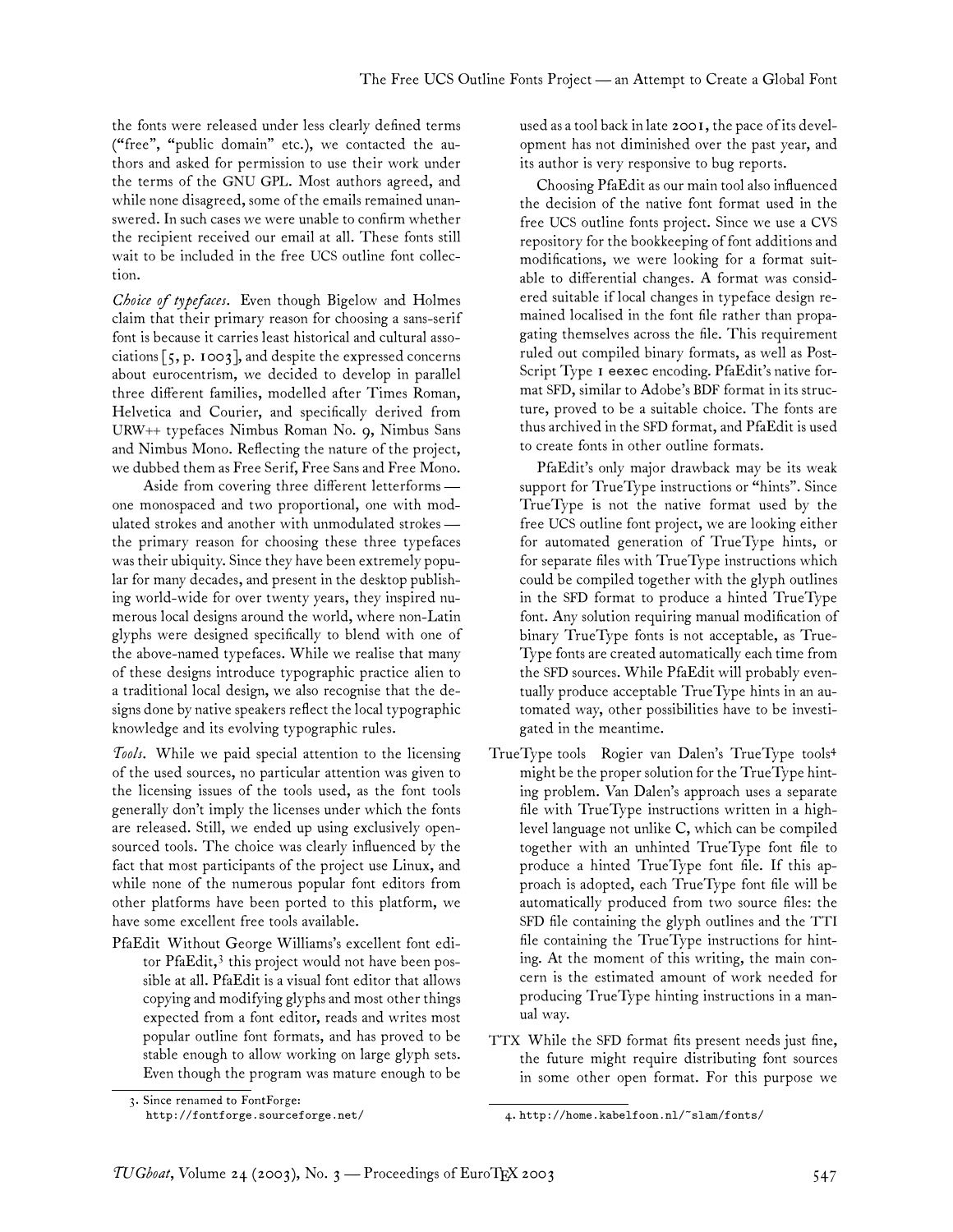are considering TTX, the TrueType to XML converter.<sup>5</sup> Given the pace at which PfaEdit currently evolves, it may well be that PfaEdit itself will support XML before we will actually feel the need for it.

*Towards ISO 10646/Unicode compliance.* As of version 3.2, Unicode defines 95 156 encoded characters. Taking into account three families (Free Serif, Free Sans and Free Mono), two weights (normal and bold) and two shapes (regular and italic/oblique), this means designing almost 1.2 million glyphs for the free UCS font project. Being a volunteer project, free UCS outline fonts project grows mainly in a non-systematic way — when a suitable set of glyphs is found or donated, we add it to the font. Often, a wider community can benefit from scratching one's own itch, e.g. creating a set of APL glyphs  $[7, 8]$ .

Still, we felt the need to add the glyphs in a more systematic way in parallel with the spontaneous growth of the project. For that purpose, we use the multilingual European subsets as defined by Comité Europén de Normalisation [6] as a guideline:

- MES-1, a Latin repertoire based on ISO/IEC 6937:1994 (335 characters)
- MES-2, a Latin, Cyrillic, and Greek repertoire based on ENV 1973:1996 (1062 characters)
- MES-3, a repertoire needed to write all the languages of Europe and transliterate between them. MES-3A is a script-based, non-fixed collection, while MES-3B is a fixed subset of 2819 characters.

*Character-to-glyph translation.* As the ISO 10646/Unicode standard encodes *characters* rather than *glyphs*, it is clear that for acceptable rendering of many languages more glyphs than those corresponding to Unicode characters are needed. This is particularly important for rendering Indic languages and Syriac which contain numerous ligatures not encoded in the ISO 10646/Unicode standard.

During the 1990's, several initiatives for creating "smart fonts" were started, i.e., fonts being not only containers of glyphs but also incorporating some logical rules for glyph substitution, glyph position, contextual rendering, etc. Among those were Apple Advanced Typography [2], SIL Graphite [18] and Adobe/Microsoft OpenType [17]. From these three, OpenType seems to be grabbing the largest market share.

## *Results*

The project was conceived in December 2001 and was approved for hosting on the Savannah Web site $^6$  in February 2002. As of March 2003, a total of 17 794 characters are encoded. We are just a couple of dozen glyphs short of MES-1 compliance in Free Serif and Free Sans, while Free Mono is already MES-1 compliant, and approximately 3 500 glyphs short of MES-2 compliance.

*Kerning.* Aside from the character set compliance and the already mentioned TrueType hinting problem, there remain some other tasks. One of them is kerning, which is currently present only in the Latin portions of the font. Kerning non-Latin scripts requires typographic knowledge which we currently do not possess. We believe that the open nature of the project will eventually attract somebody with the necessary expertise who is willing to contribute.

### *Discussion*

The open-source development model has not been previously tested for font development. While it may be arguable whether such a development model can be applied at all to creation of works of art, it is also worth noting that most contributors have a technical and scientific background, and probably none of them perceives himor herself as an artist.

While there is no doubt that a skilled typographer would be able to design a multi-script font vastly exceeding what we have done in typographic beauty and consistency, we must not overlook the fact that designing 1 200 000 glyphs is probably beyond the capability of a single person, even if we neglect the financial part of such an endeavour.

*Free UCS outline fonts project and TEX.* So far, the Free UCS outline fonts project has taken from the TEX community more than it has repaid. Thanks to Péter Szabó and his TEXtrace program (http://www.inf.bme.hu/  $\texttt{`pts/textrace/}\$  [19], it is easy to transform Metafonts into PostScript Type 1 fonts which can be edited by PfaEdit. Karel Piška demonstrated the technique for Indian Metafonts during the TUG 2002 conference in Thiruvananthapuram, India.

Even though the free UCS outline fonts were designed primarily for screen use, we can certainly raise the question of using the fonts for typesetting with TFX or  $\Omega$ . As of March 2003, this would require extensive work, such as splitting the fonts into smaller fonts containing no more than 256 glyphs. However, the current development  $\lceil 4 \rceil$  promises that there might be a more direct way of using OpenType fonts with  $\Omega$  in the future.

### *Acknowledgments*

I would like to thank the following authors who contributed to the project by allowing their work to be included in the free UCS outline fonts project. In alphabetical order: Berhanu Beyene, Daniel Shurovich Chirkov,

<sup>5.</sup> http://www.letterror.com/code/ttx/

<sup>6.</sup> http://savannah.gnu.org/projects/freefont